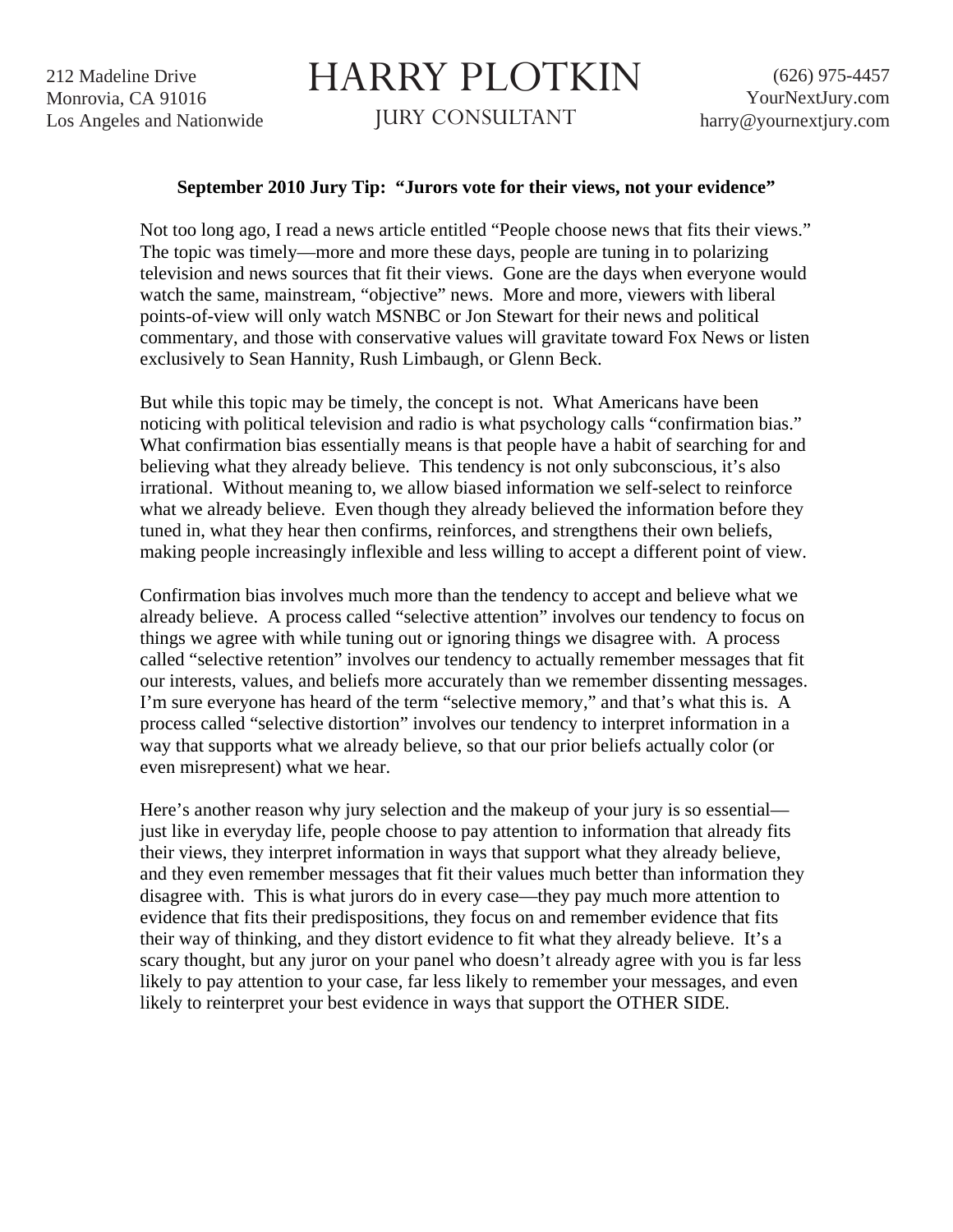There are two lessons to be learned from confirmation bias—one simple and obvious, the other complex and challenging. The obvious lesson: be extra careful to select a jury whose values and points-of-view fit your case. Be sure to ask at least one or two voir dire questions to identify any potential jurors who simply cannot conceive of your case as likely or simply cannot tolerate your position in trial. Don't be afraid to be direct and blunt. As long as you pose the question in a way that doesn't insult your jurors and doesn't imply that jurors who speak up are wrong, you'll often succeed in identifying biased jurors to strike. Ask your jurors if anyone "has the feeling that it seems unfair" to sue a doctor who was trying to save a patient's life, to ask for monetary damages for emotional distress, for an ex-employee to change jobs and compete against their old company, or about anything crucial to your case that some jurors might simply disagree with on principle. Jurors whose values clash with the values in your case will exhibit extreme confirmation bias and immediately reject your arguments at first glance. Just as importantly, ask your jurors if anyone "has the feeling that it might seem hard or even impossible to believe that" a manufacturer would ever knowingly sell a dangerous product, or that a competing company could come up with the same idea for a product/process on their own without having stolen the idea, or any part of your story that clashes with your jurors' beliefs and expectations. Friendly jurors who are skeptical about your case will be just as closed-minded as jurors who are hostile toward your case, so identify both.

The more complex, challenging lesson you should learn from confirmation bias is that it's essential that your case supports what your jurors already believe, so you'll need to find a way to convince your jurors—even the hostile or skeptical ones—that your case fits their values and beliefs. If you've selected a favorable, receptive jury, you'll have the luxury of preaching to the choir and delivering the same opening statement you wrote days (or hours) before jury selection began. But the other 95% of the time, when your jury isn't perfect, delivering your ideal opening statement as originally written is a huge mistake. As I discussed in December's jury tip on using voir dire as a focus group, you need to take your jury's pulse during voir dire and adjust your trial themes and opening statement to match their unique values and beliefs. You cannot persuade a cynical jury panel with a passionate, idealistic opening statement, and vice versa. If your jury is a mixed bag, like most juries are, if you have a largely unreceptive jury you're unhappy with, or if you have even one or two opinionated jurors who are unreceptive to your case, you'll need to adjust your trial themes accordingly.

Confirmation bias means that when a juror begins hearing information in an opening statement that he or she disagrees with, that juror will become less attentive to what you are saying, will remember less of what you are saying, and will pay much more attention to (and remember much more of) opposing counsel's arguments. In most trials, jurors are presented with a large number of issues and have to choose which issues are relevant. When they deliberate, the jury—not the lawyers—choose which issues matter, which minor issues to magnify, and which major issues get completely ignored. In every mock jury research project I orchestrate, the lawyers are shocked at the issues the mock jurors find to be irrelevant or completely ignore during their deliberations. Can you guess which issues get ignored? Confirmation bias should help. Jurors inevitably focus on the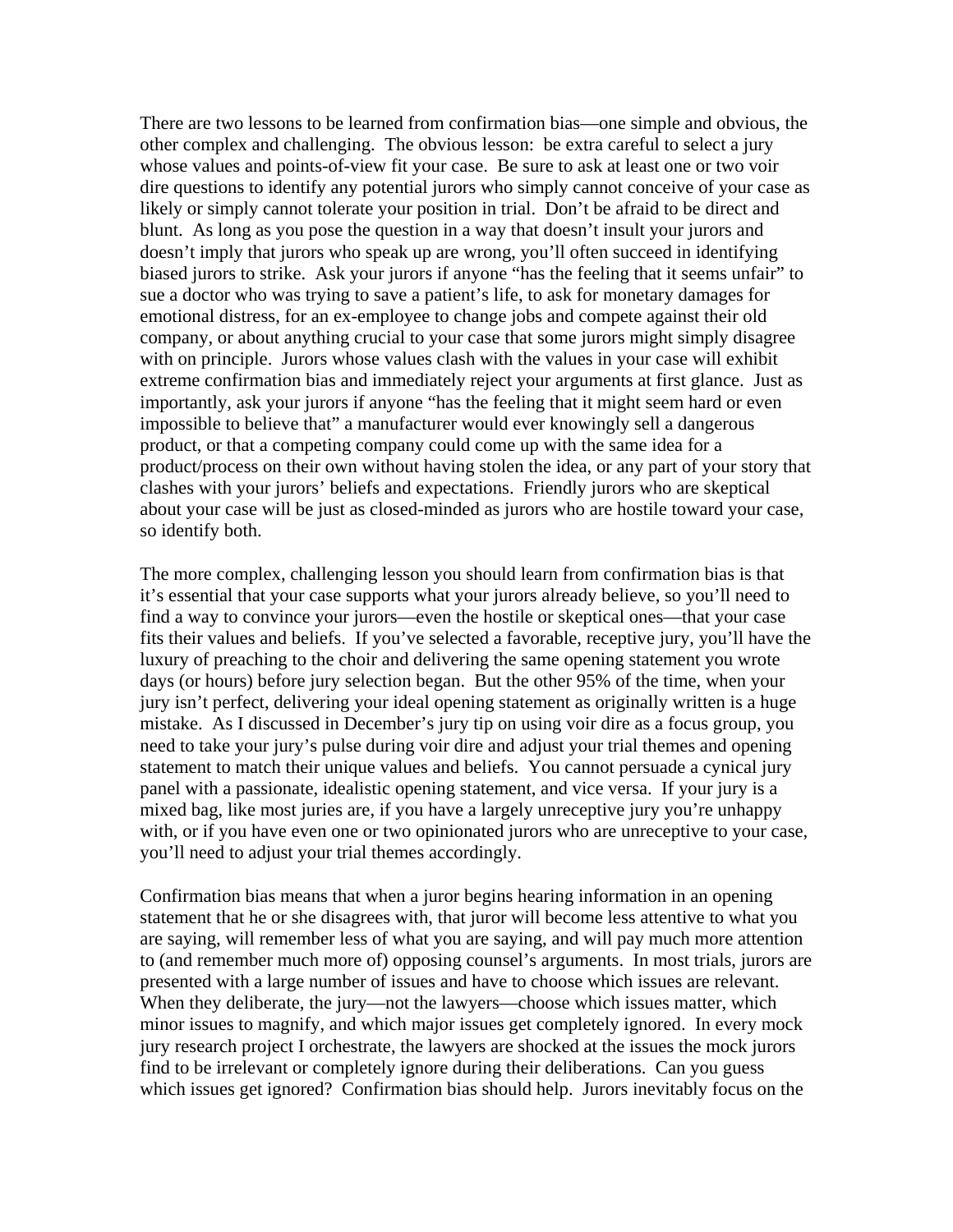arguments they already agreed with, and they tend to ignore and dismiss the arguments that clash with their values and beliefs. Selective attention and selective retention is why you can decisively win every battle you deem important and still lose the case.

Even more dangerous is selective distortion, because what your jurors already believe going into trial is more important than what the evidence objectively shows. Let me give an example: in a recent mock trial of a product liability case, the mock jurors were told (by the plaintiff's counsel) that the defendant had no evidence of doing any safety testing on the product in question, and the defense counsel agreed. The mock jurors, however, did not agree; in fact, they interpreted this stipulated piece of evidence three wildly different ways. Most of the mock jurors who were leaning toward the defendant after hearing the opening statements believed that the lack of safety testing was "proof that the company had no idea their product was dangerous," and interpreted the evidence as positive support for the defendant's liability theory. Most of the mock jurors who were leaning plaintiff but had expressed pro-corporate views in voir dire interpreted the same evidence the opposite way, believing that the lack of safety testing "showed that the company didn't care enough about safety to even test their products." And most of the third group—the pro-plaintiff, anti-corporate mock jurors—believed that the lack of safety testing was "a lie" and that "the company must have done safety testing, saw terrible results, and destroyed the evidence of the testing." Same evidence, totally different points-of-view, and wildly different interpretations.

Besides trying your best to select a perfect jury, what else can you do? You have to build credibility from the start of your opening statement by incorporating what your jurors already believe into your trial themes and your message. I've already written about building credibility by adapting your case to your jurors BELIEFS, but I haven't yet talked about building credibility by adapting your message to their VALUES. Most great trial lawyers do a wonderful job of making their case about more than just the individual plaintiff and defendant for their jurors. Persuasive cases have a broader message, and a case cannot be truly persuasive unless the underlying values of your case match your jurors' own values. So getting your jurors to pay attention to your case, to remember your messages, to interpret your evidence in ways that help you, and to make their confirmation bias work for (and not against) you requires you to convince your jurors that the verdict you're arguing for will help advance their values and their sense of fairness and justice, no matter what side you're on.